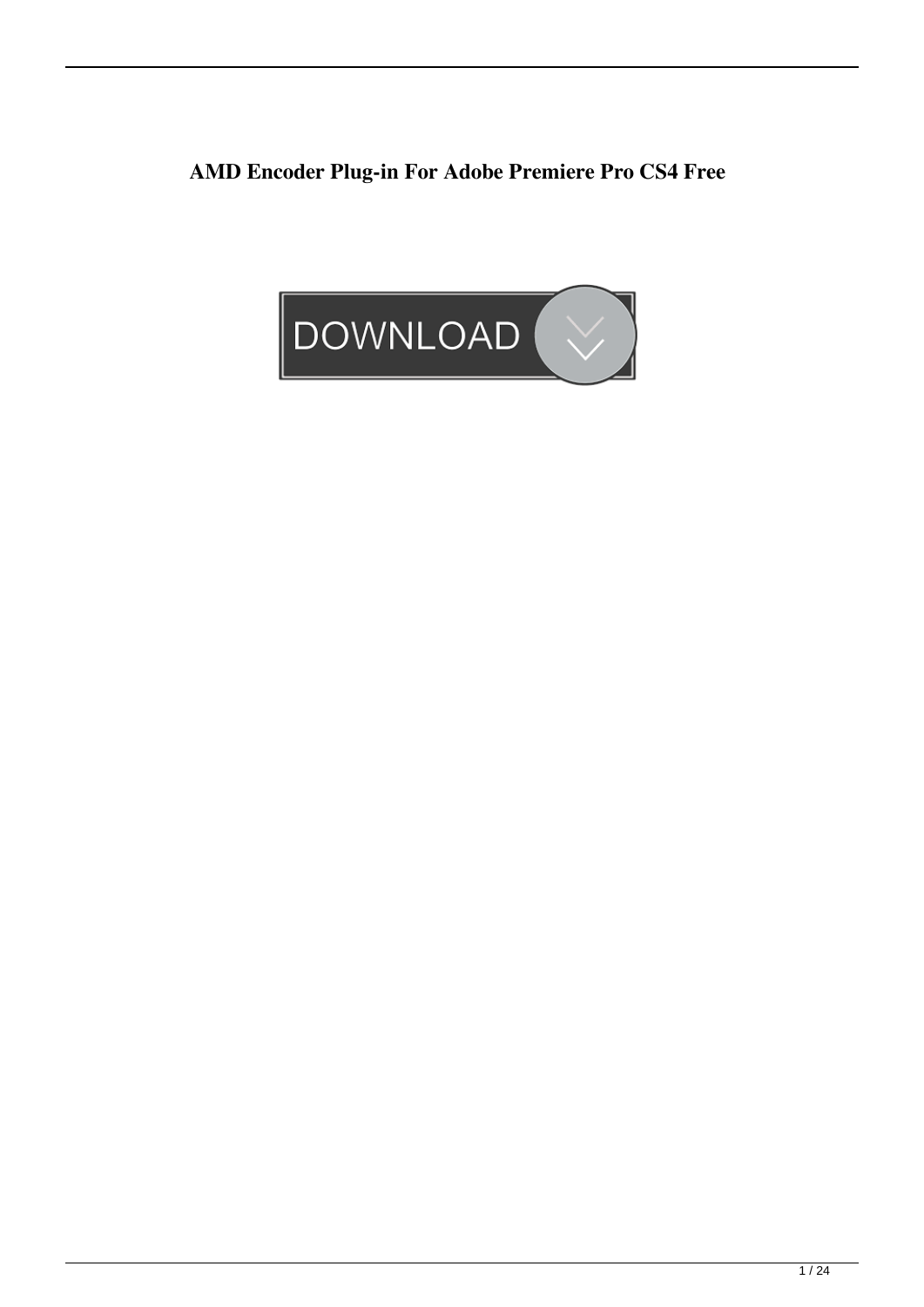**AMD Encoder Plug-in For Adobe Premiere Pro CS4 Serial Number Full Torrent Download X64 (Final 2022)**

The AMD Encoder Plug-in for Adobe Premiere Pro CS4 is a useful tool to accelerate your workflow. You can encode video in Premiere Pro CS4 with speed up to 11x compared to the software's native H.264 encoder. You can also add multilingual subtitles, set audio Bitrate, Coding Order and Subsample Rate, and set video Bitrate, Frame Rate and Aspect Ratio.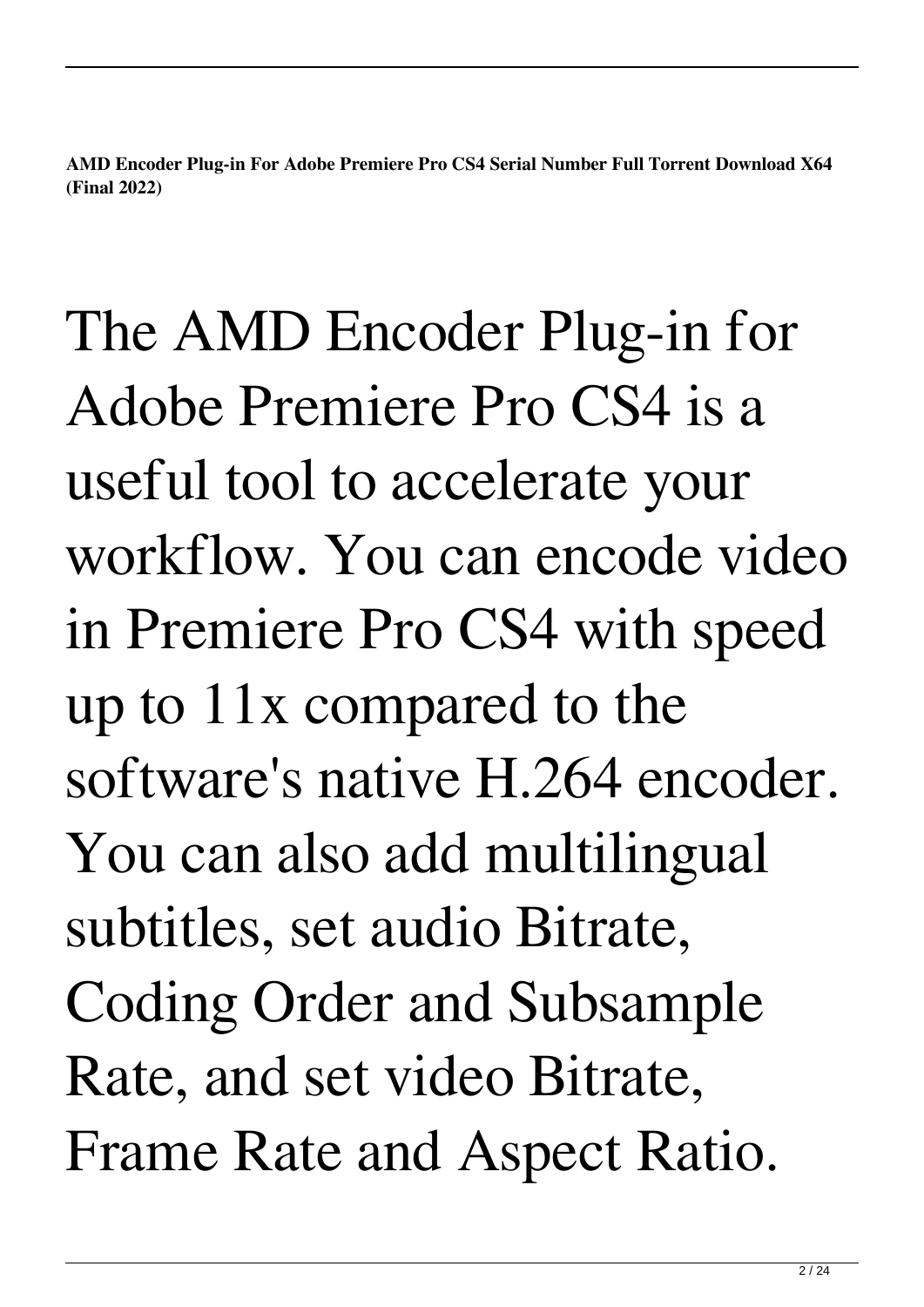The AMD Encoder Plug-in for Adobe Premiere Pro CS4 is available as a free update for the AMD Catalyst video driver for Intel-based Macs. Installing the AMD Encoder Plug-in for Adobe Premiere Pro CS4: To install the AMD Encoder Plug-in for Adobe Premiere Pro CS4, you must have the AMD Catalyst video driver for Intel-based Macs installed on your computer. The AMD Catalyst video driver for Intel-based Macs is available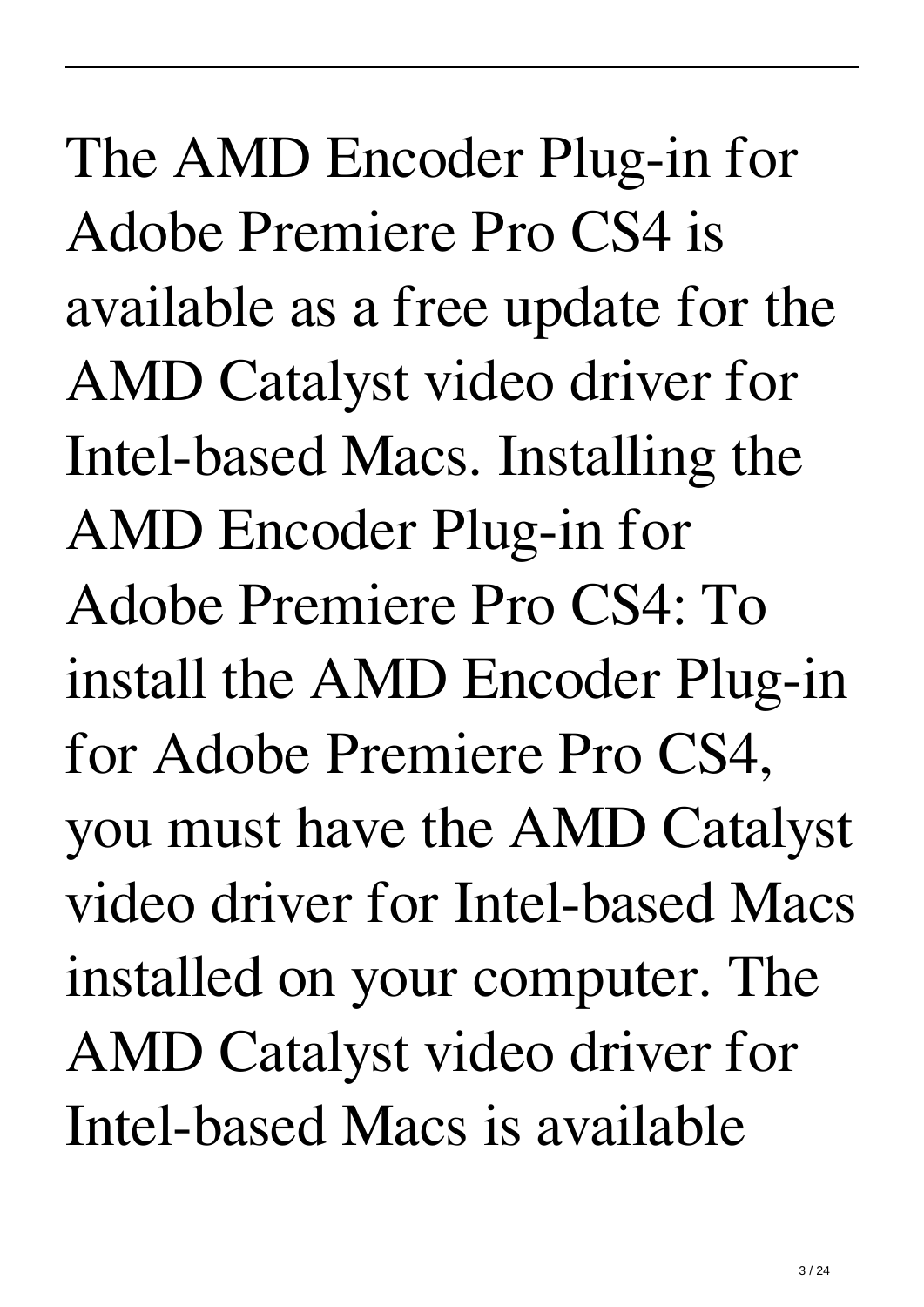from the AMD website. After you have the AMD Catalyst video driver for Intel-based Macs installed, visit Adobe Premiere Pro CS4 on your computer to open the program. Click on the Adobe Premiere Pro CS4 icon on your computer's hard drive to open the program. If the AMD Encoder Plug-in for Adobe Premiere Pro CS4 for ATI appears in the application's list of available plug-ins, click on the Install button. If you do not see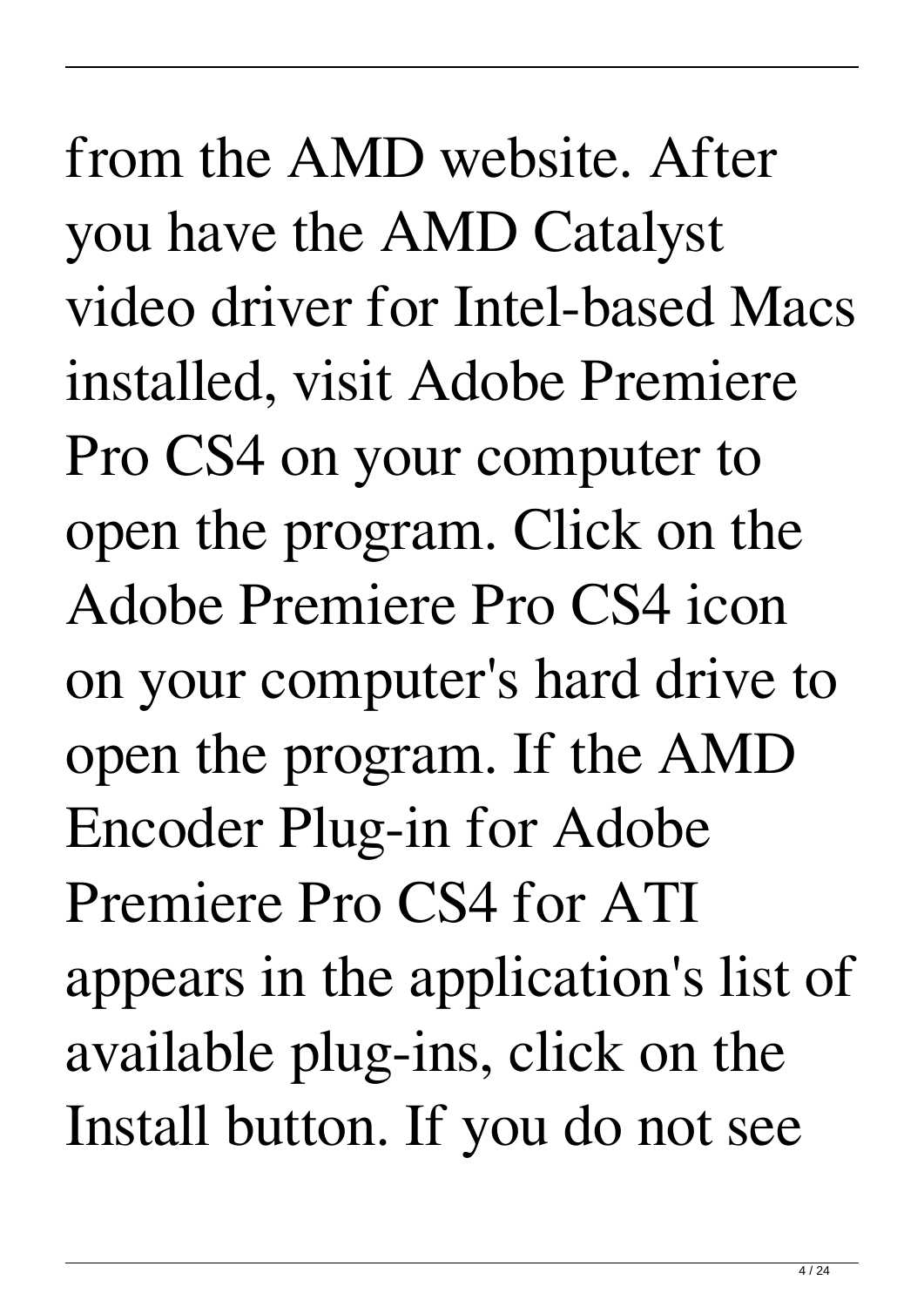the AMD Encoder Plug-in for Adobe Premiere Pro CS4 for ATI in the list of available plugins, uninstall the AMD Catalyst video driver for Intel-based Macs from your computer. Click on the Adobe Premiere Pro CS4 icon on your computer's hard drive to open the program. Click on the Edit tab. Click on the Options button and select the MPEG-2 Video in the Options dialog box. Click on the Encoding tab. Select the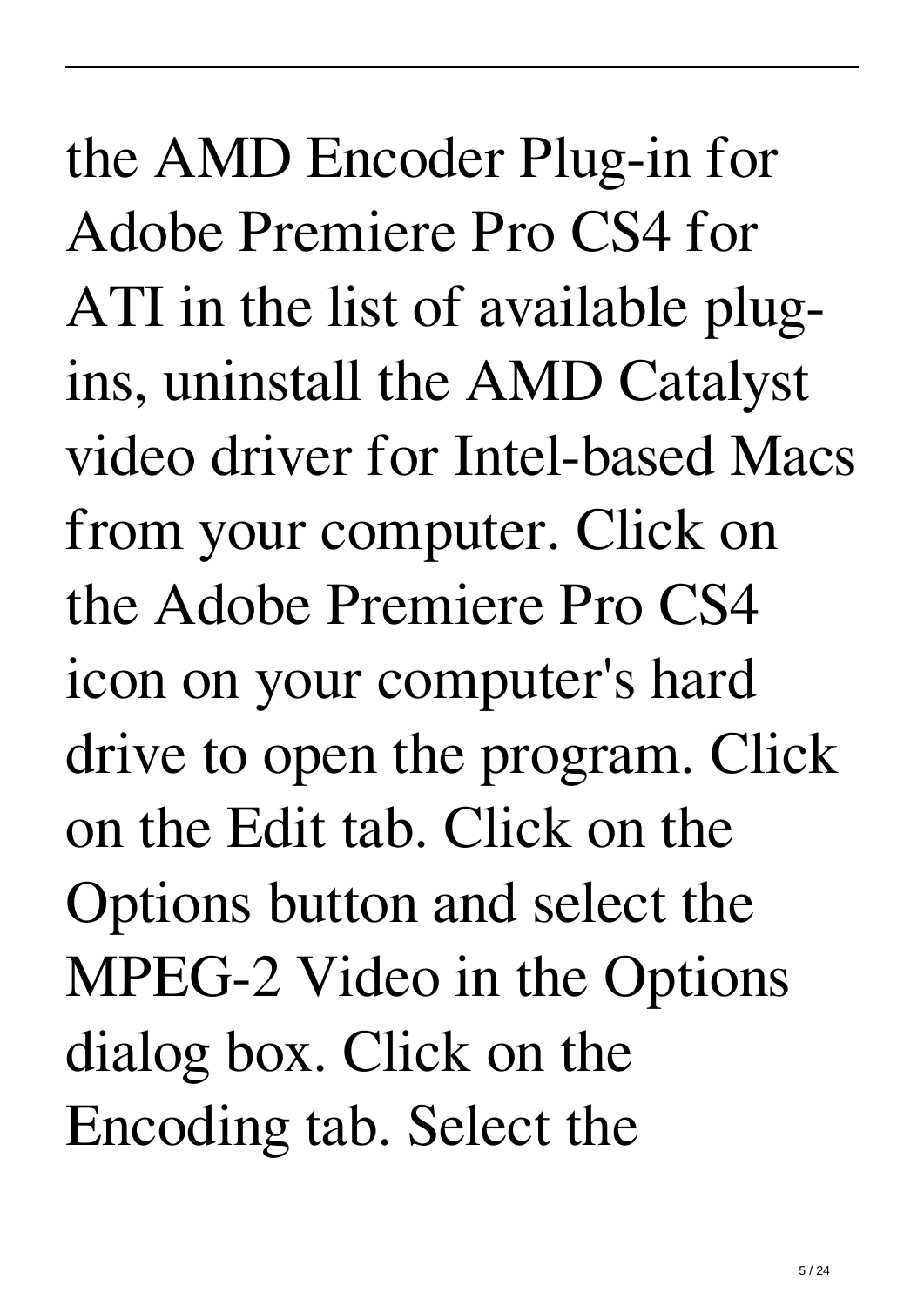MPEG-2 video format, the Audio Bitrate and the audio sampling frequency. Click on the OK button to apply the settings to your project. Select the audio Bitrate and the audio sampling frequency for your project. If your project was imported as a sequence, use the context menu and choose Convert to Sequence to convert your project into a sequence. Click on the OK button to apply the settings to your project. Click on the File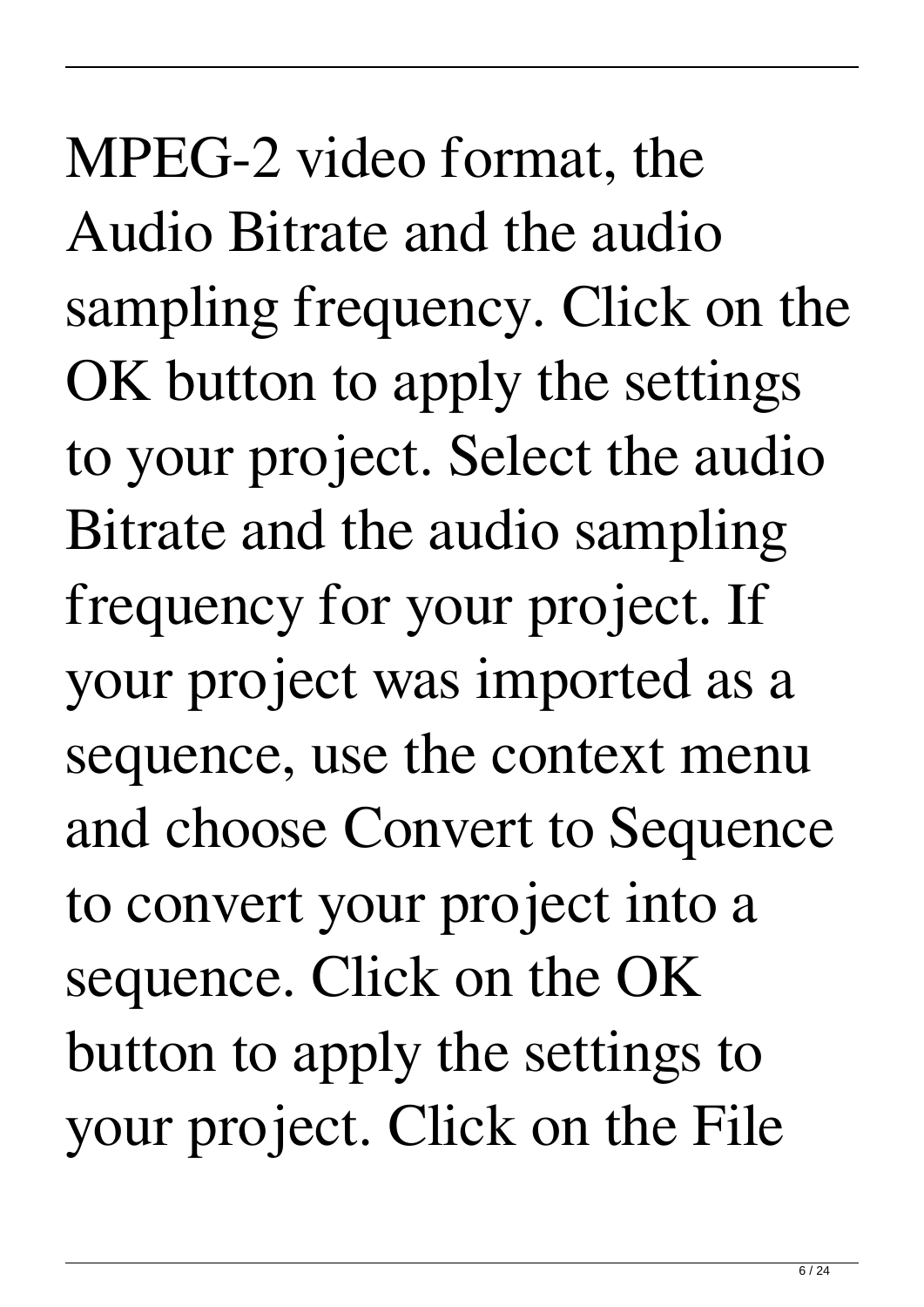menu and choose Save. If you select Save from within the Encoding tab, you are prompted to enter the Save location. Click on the Save button to save your project and close the Encoding tab.

**AMD Encoder Plug-in For Adobe Premiere Pro CS4 Registration Code Free [Win/Mac]**

the interface of the AMD Encode Plug-in for Adobe Premiere Pro CS4 - Ability to apply up to 36 keyframes to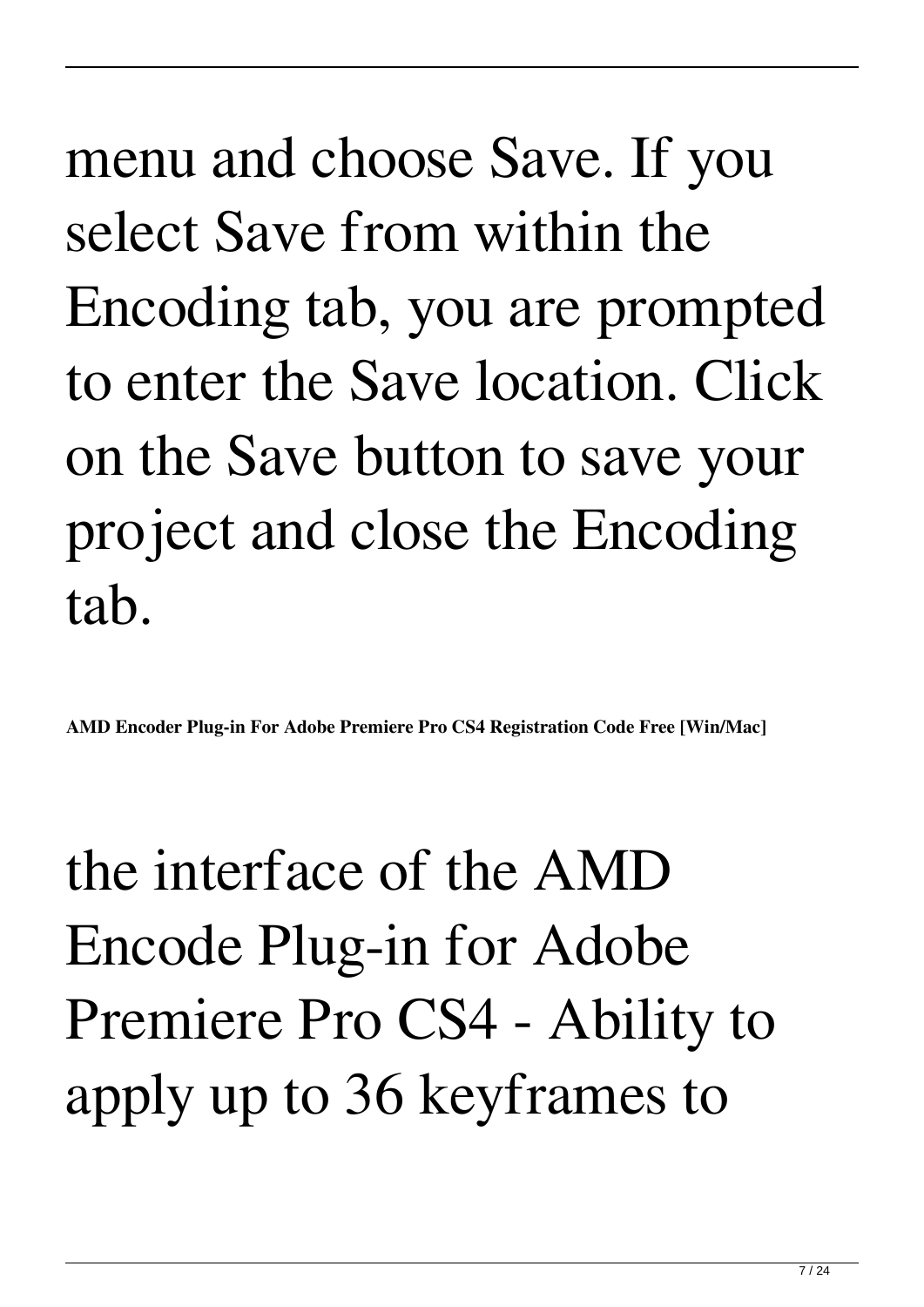different video formats AMD GPU Accelerated MPEG-2 Encoding Allows to use all features of the CPU on one video file Speed up the encoding process significantly by reducing the memory footprint Advanced tools to optimize and enhance the quality of the encoded video Automatically saves and updates the original video files while encoding AMD Plug-in for Adobe Premiere Pro CS4 is working on Microsoft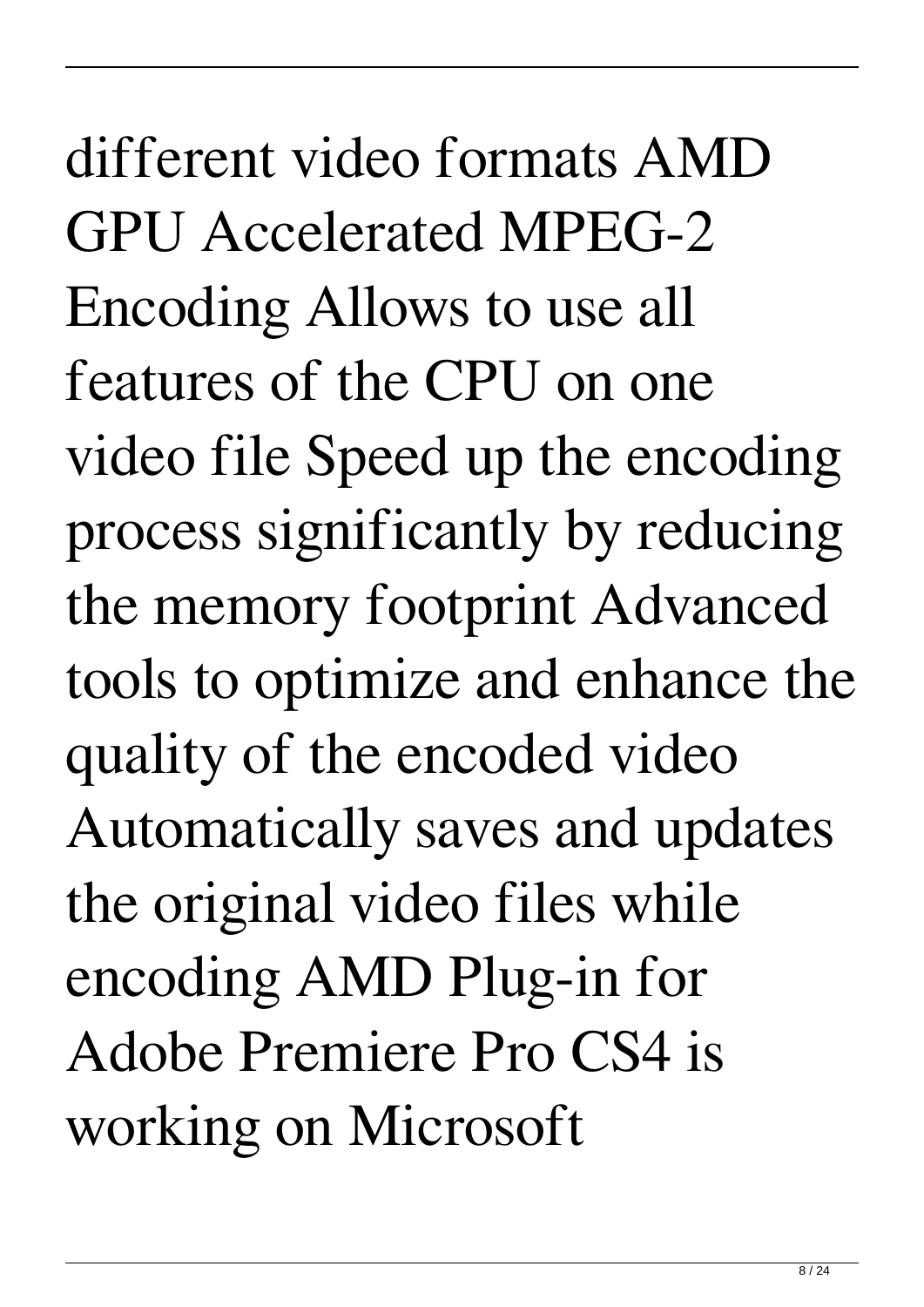Windows® 7 Ultimate Service Pack 1 (SP1) operating system with Adobe Premiere Pro CS4 and is not intended for use on a Macintosh. The plug-in may interfere with workflow and other data in Adobe Premiere Pro CS4 and the default behavior of Adobe Premiere Pro CS4. See also 3D Accelerator, an add-on for After Effects CS3 Adobe After Effects Adobe Creative Suite Adobe Premiere Pro DVD authoring software List of video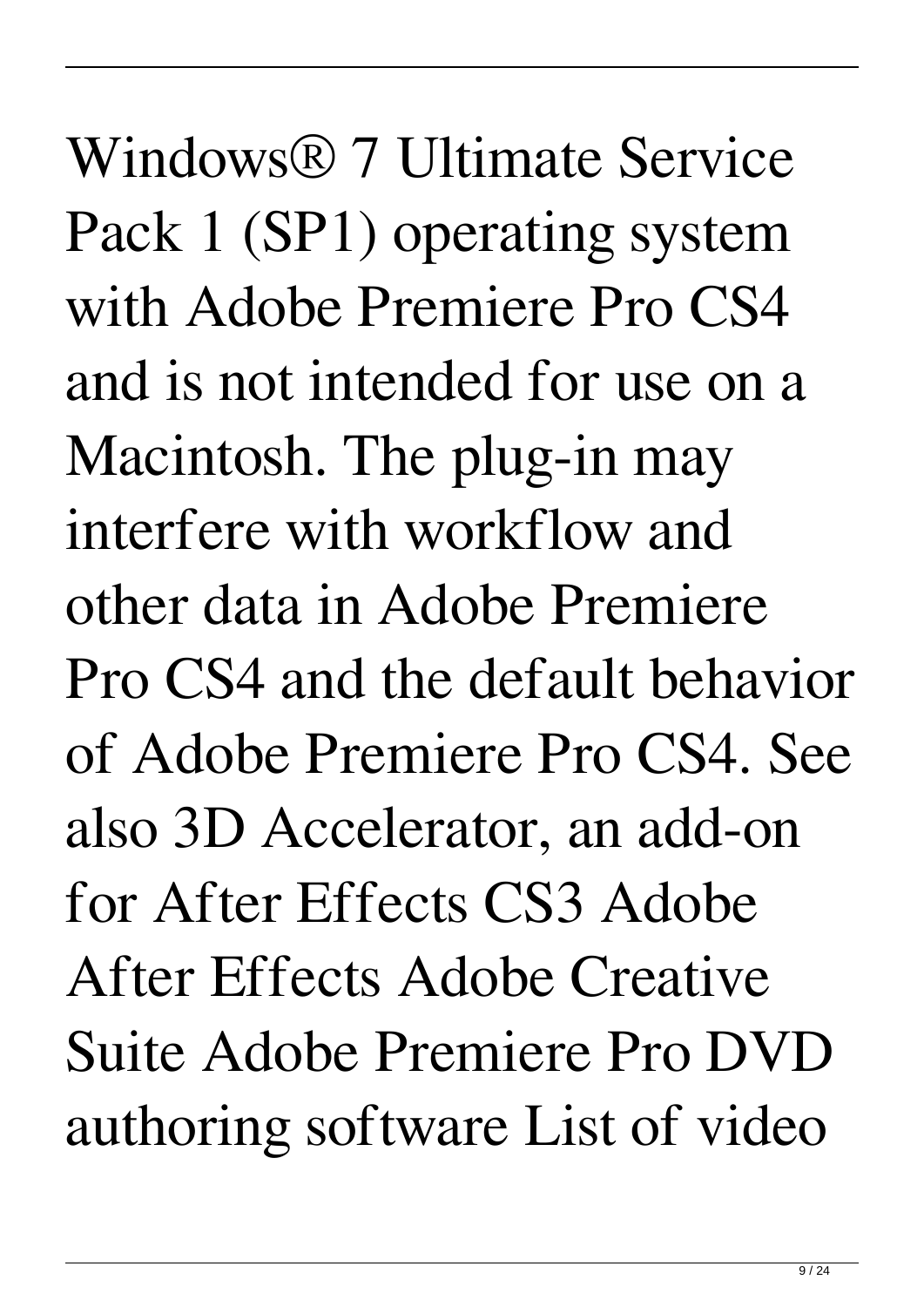editing software References External links AMD Encoder Plug-in for Adobe Premiere Pro CS4 Download With Full Crack AMD Encoder Plug-in for Adobe Premiere Pro CS4 - Screencast AMD Encoder Plugin for Adobe Premiere Pro CS4 - Screencast AMD Encoder Plugin for Adobe Premiere Pro CS4 - Screencast AMD Encoder Plugin for Adobe Premiere Pro CS4 - Screencast AMD Encoder Plugin for Adobe Premiere Pro CS4 -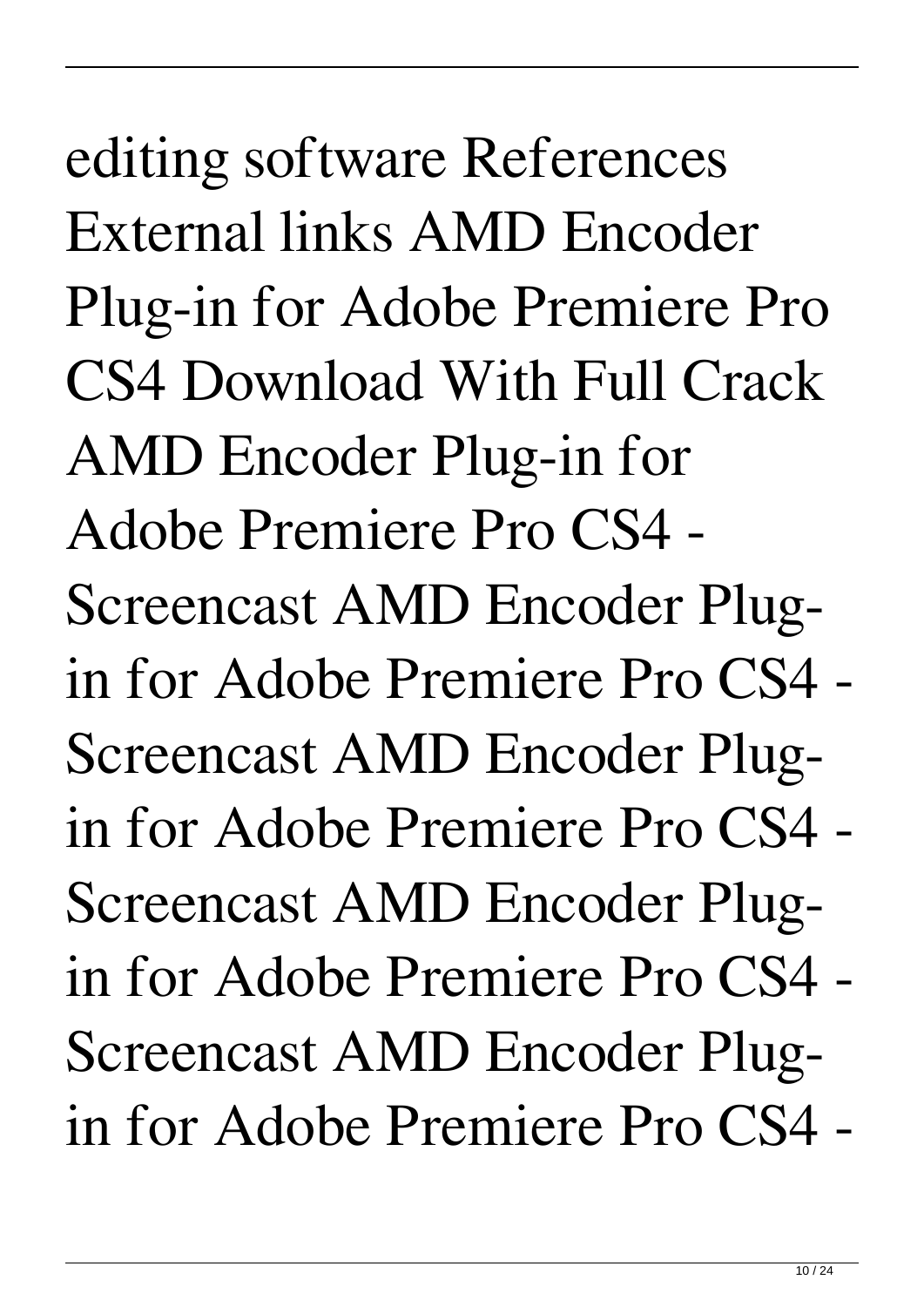## Screencast Category:2007 software Category:Video editing software[![Doc]( [![Build Status]( [![GitHub releases]( [![Swift/iOS Projects]( 81e310abbf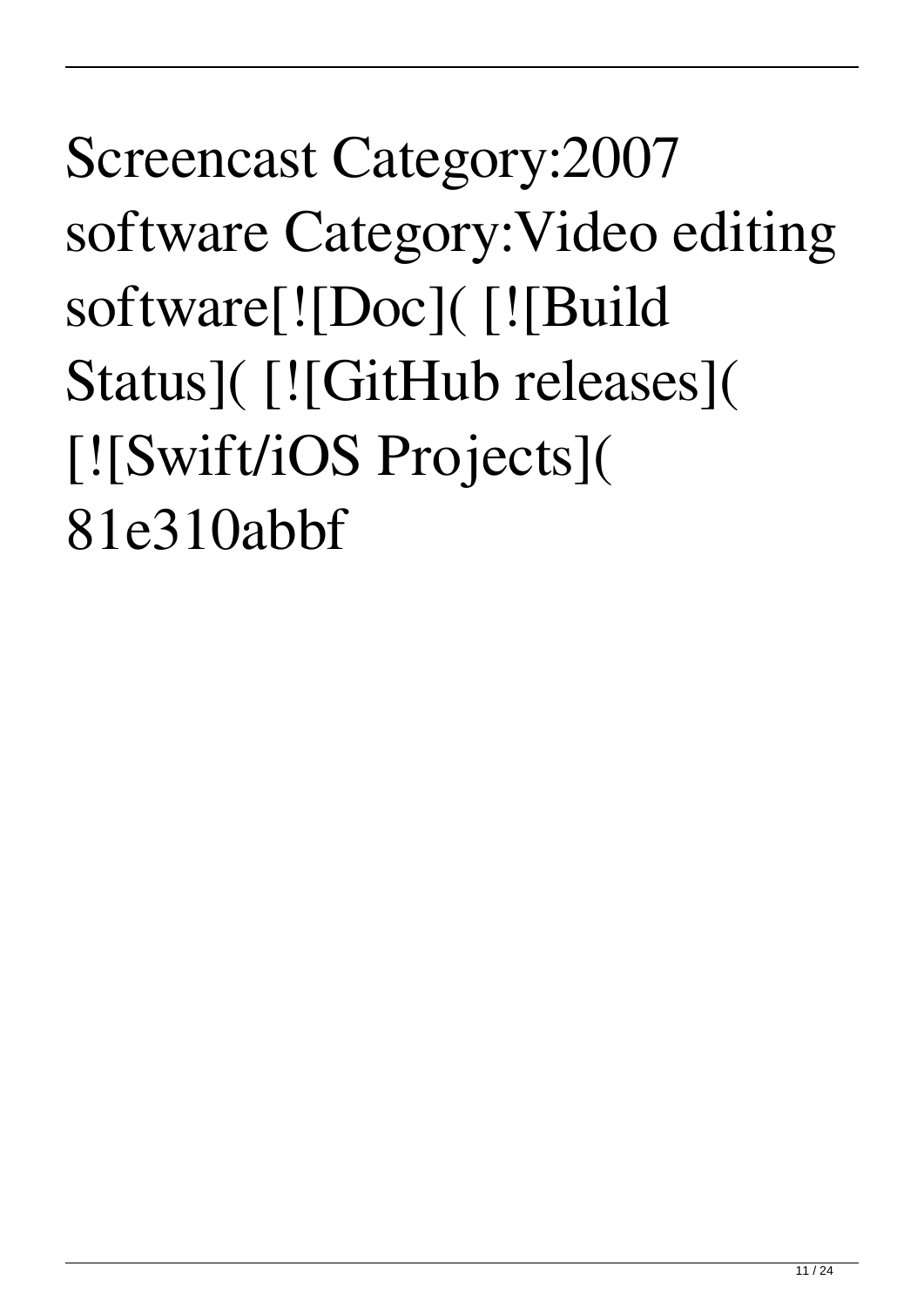AMD Encoder Plug-in for Adobe Premiere Pro CS4 gives you the benefits of MPEG-2 and advanced encoding with the innovative technology of MPEG-2-MPEG-4-MPEG-2. It allows you to edit video, audio and text with your media files in the normal program interface of Adobe Premiere Pro CS4. AMD Encoder Plug-in for Adobe Premiere Pro CS4 Features: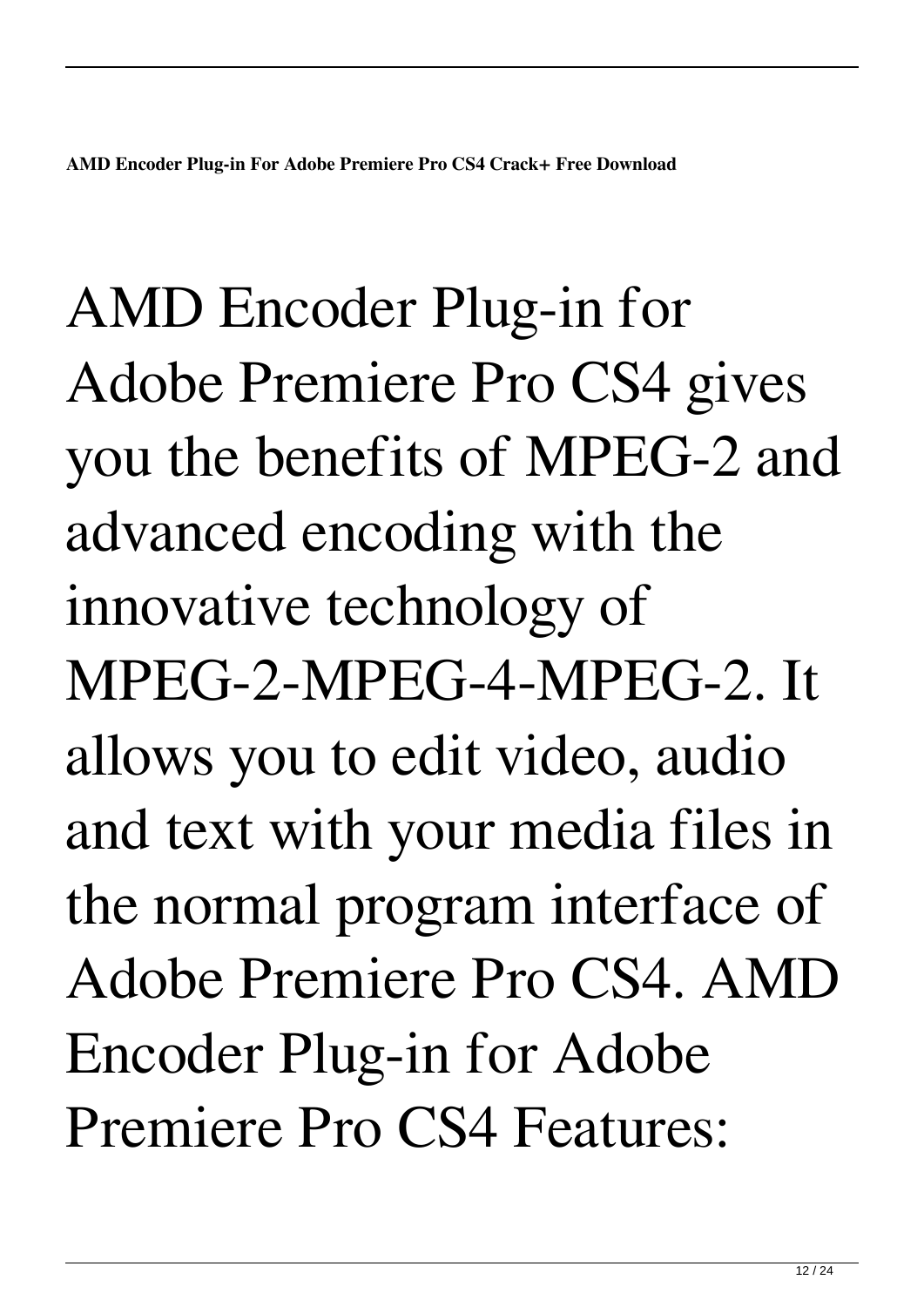Time-saving It offers a more efficient way to work than the standard encoder plug-in. Editing Open, import and edit video, audio and text media files in the normal program interface of Adobe Premiere Pro CS4. Design Adjust the source data, apply effects, composite, move and rotate video and audio, and export video and audio files. Supported MPEG2, MPEG4-MPEG2, LPCM, MP3, AIFF and TTA audio formats.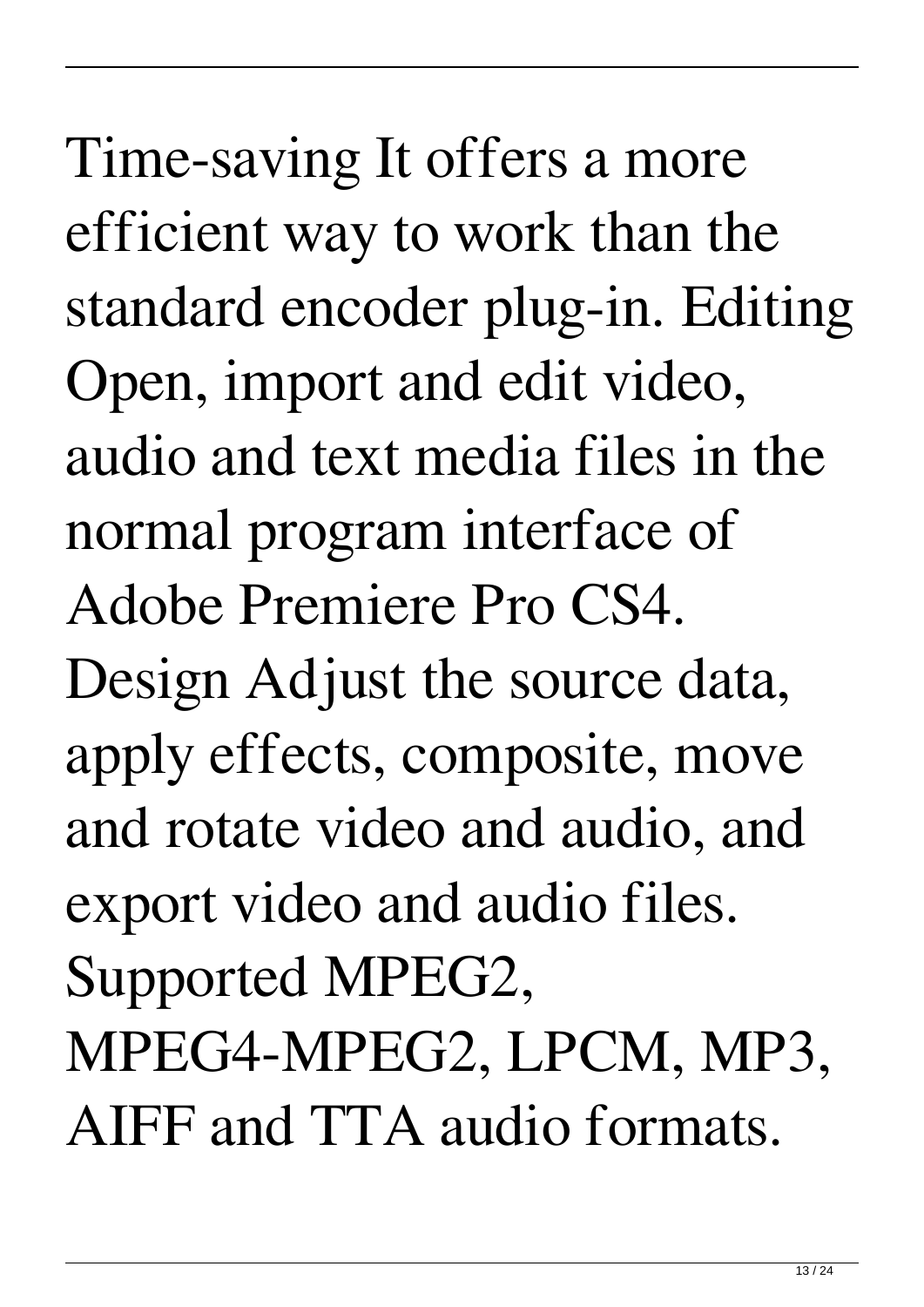Version History References Category:Adobe Inc.Q: Polymer: How to chain when using `async` `map`? I am a beginner in using Polymer. Here is my code: import { html } from '@polymer /polymer/lib/utils/html-tag.js'; //... async function get(path){ let data = await (await fetch(path)).json(); //... } //... let  $result = await map(fs.readdir,$  $async(path)$  => { return await get(path); }); I am wondering what is the correct way to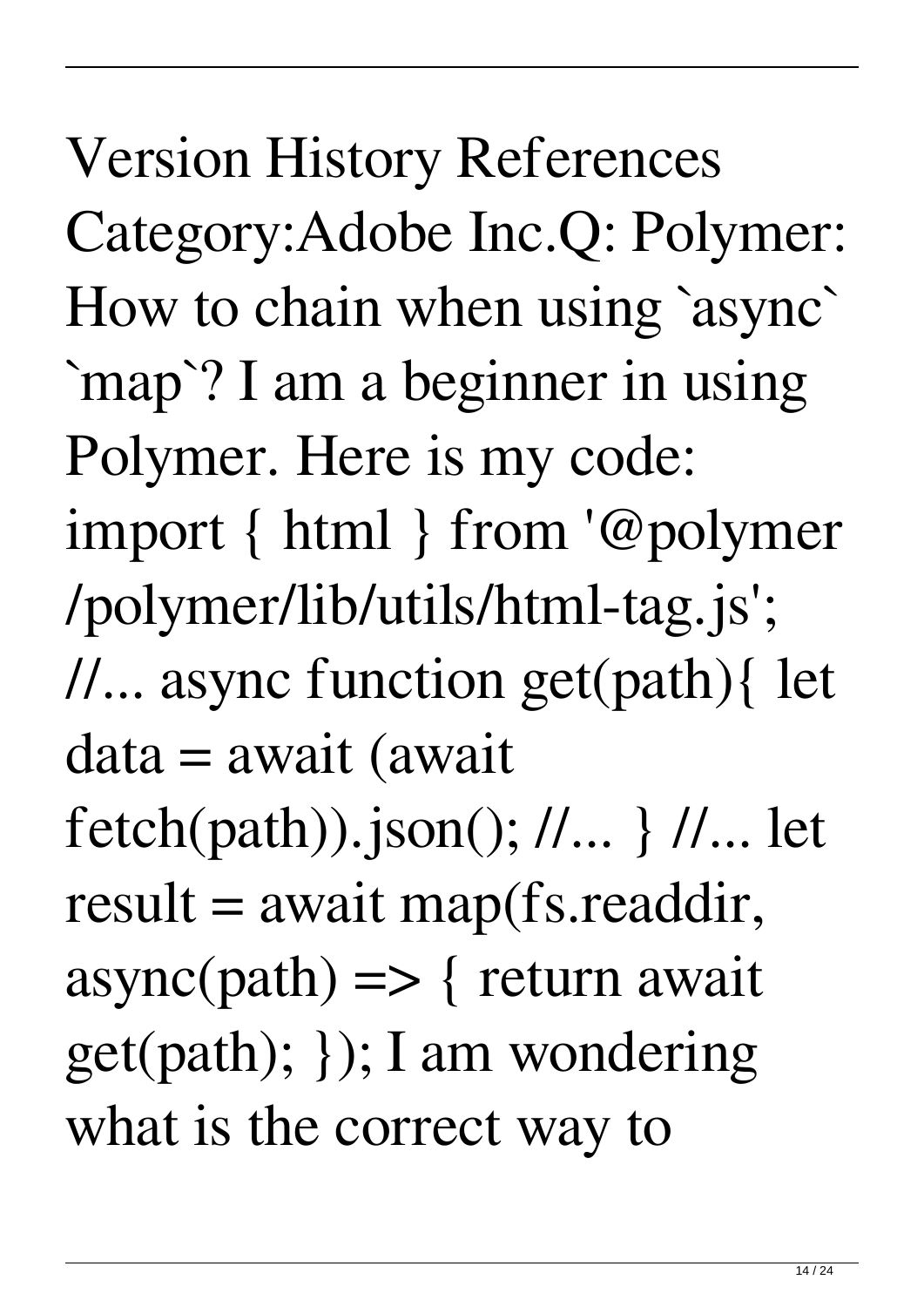chaining here. Do I need to return a Promise to it? Or can I leave it as is? A: You don't need a Promise here, but you should really try to avoid it. If you want to use Promises, you can still keep your code structured and use async-await inside the map function. The map function, which operates on an array, is already asynchronous. So, you just need to use async-await as you're used to. For example: let  $result = await map(fs.readdir,$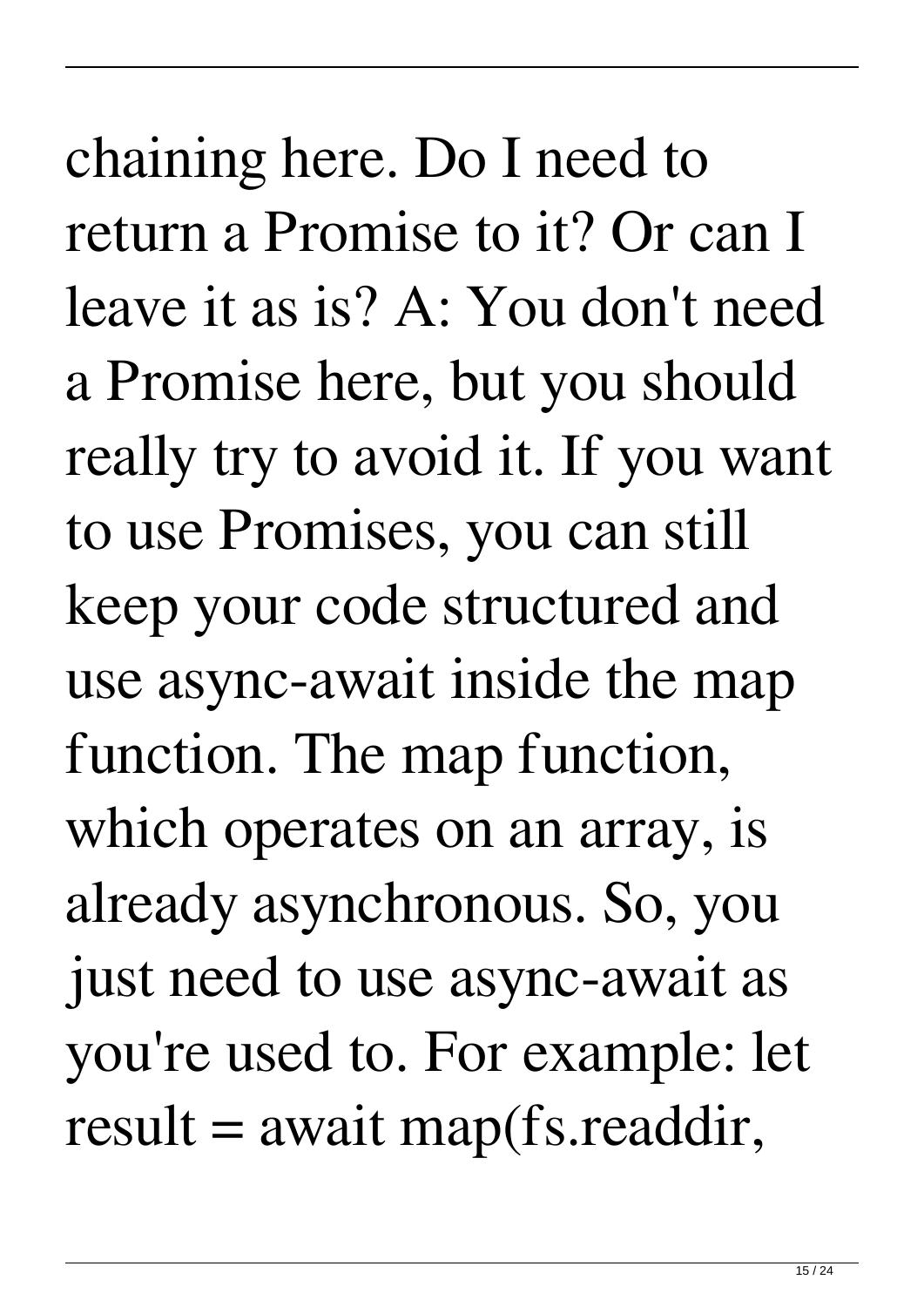## $async(path) \implies \{ let data = await$ get(path); return [...data]; }); But keep in mind that map will not run your callback asynchronously

**What's New In AMD Encoder Plug-in For Adobe Premiere Pro CS4?**

The AMD Encoder Plug-in for Adobe Premiere Pro CS4 was designed to help users accelerate the encoding process to MPEG-2 format with MPEG-2 video and LPCM or MPEG-2 layer 2 audio formats. You can use this codec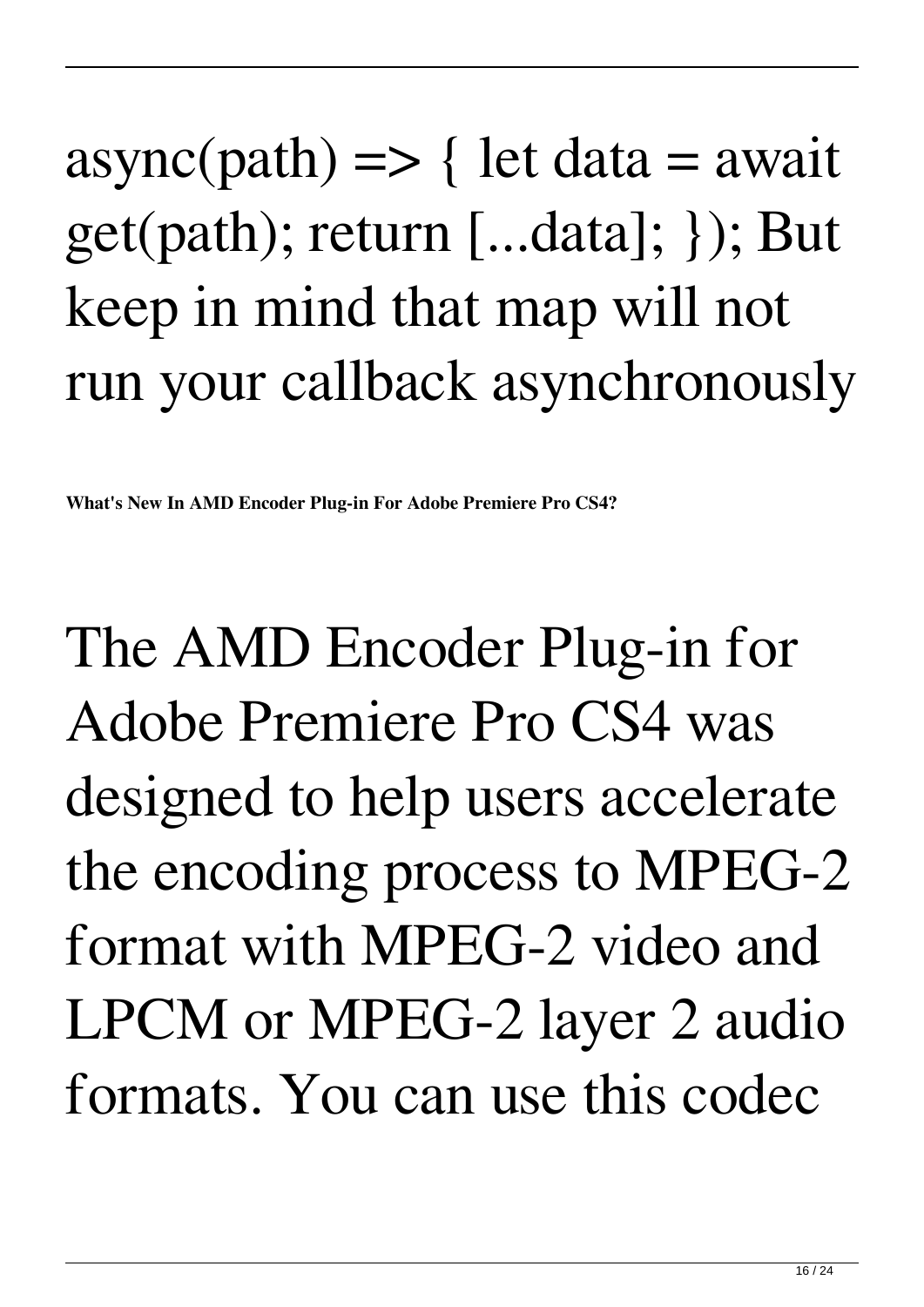to encode or decode QuickTime movies, AVI, and AVIs. In addition to this, you can also easily edit and manipulate these AVI files for any type of editing or conversion process. It also includes a wide range of editing options that would enable users to create DVD-quality movies. Features of AMD Encoder Plugin for Adobe Premiere Pro CS4 The AMD Encoder Plug-in for Adobe Premiere Pro CS4 is one of the best MPEG encoder that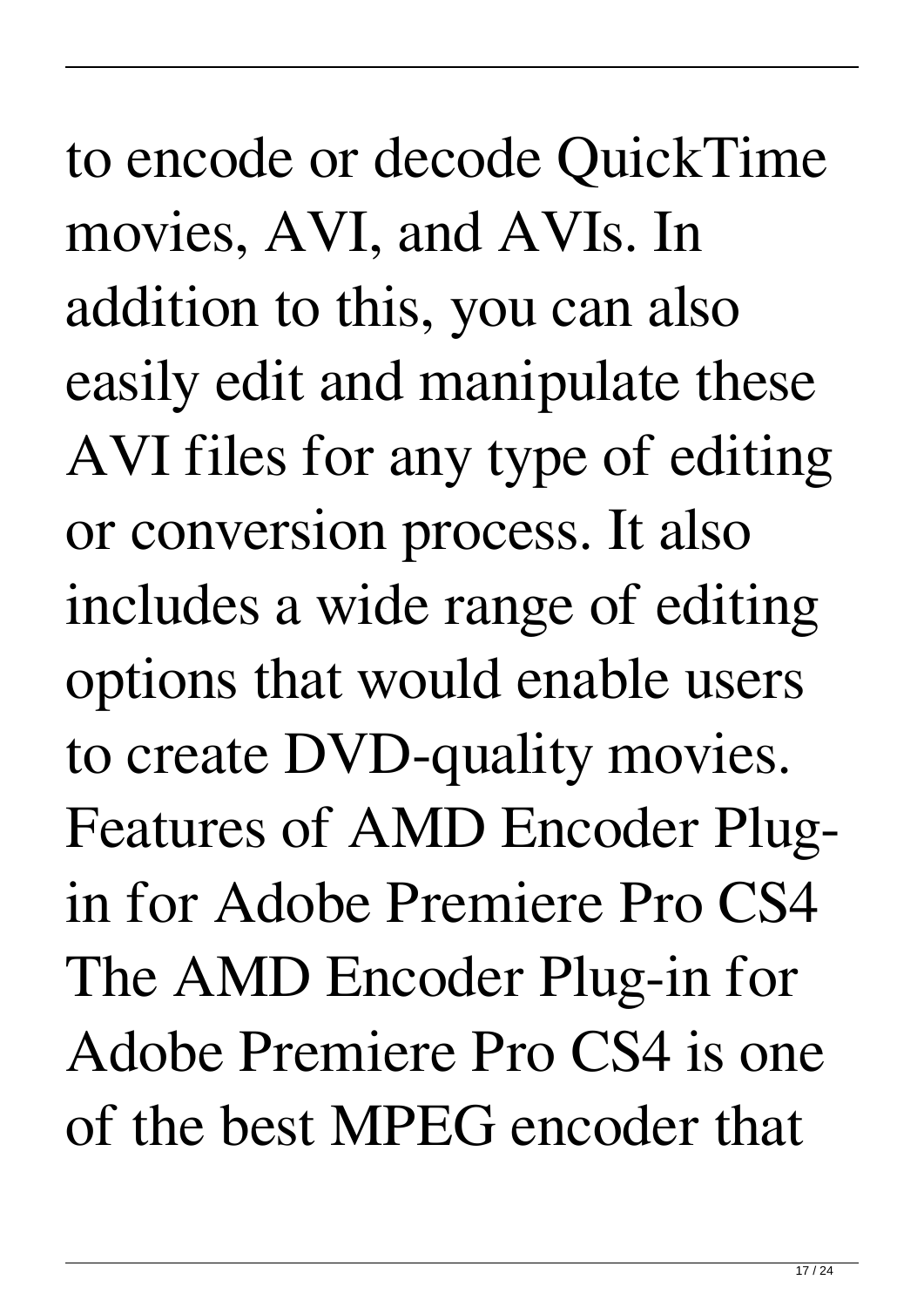## can work for AVI and QuickTime file formats. It also works for both Macintosh and Windows operating systems. So, it is compatible with all types of video formats and compresses them into the most common video file formats. So, you can create media files of any size in a quick and easy way. Moreover, it comes with a wide range of video editing options. Thus, it allows users to create DVD quality movies, music videos,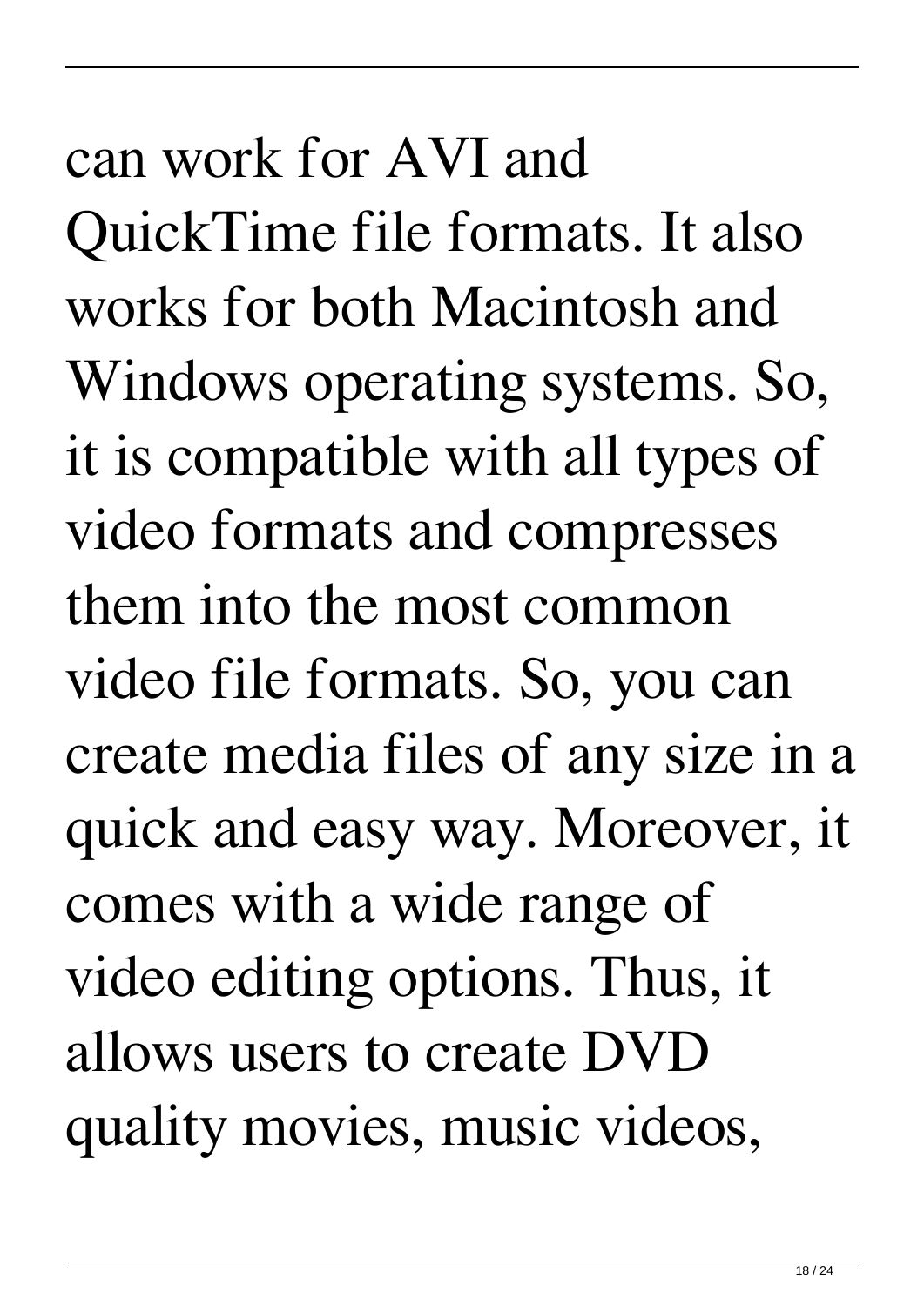and other video and audio files that are optimized to meet your standard. Furthermore, the plugin comes with a number of presets that are designed to give you a jump start when editing and encoding your files. This tool allows you to take a look at the encoding process in depth and know more about the process. You can also monitor the encoding process in real time and easily change the settings in order to get the best quality in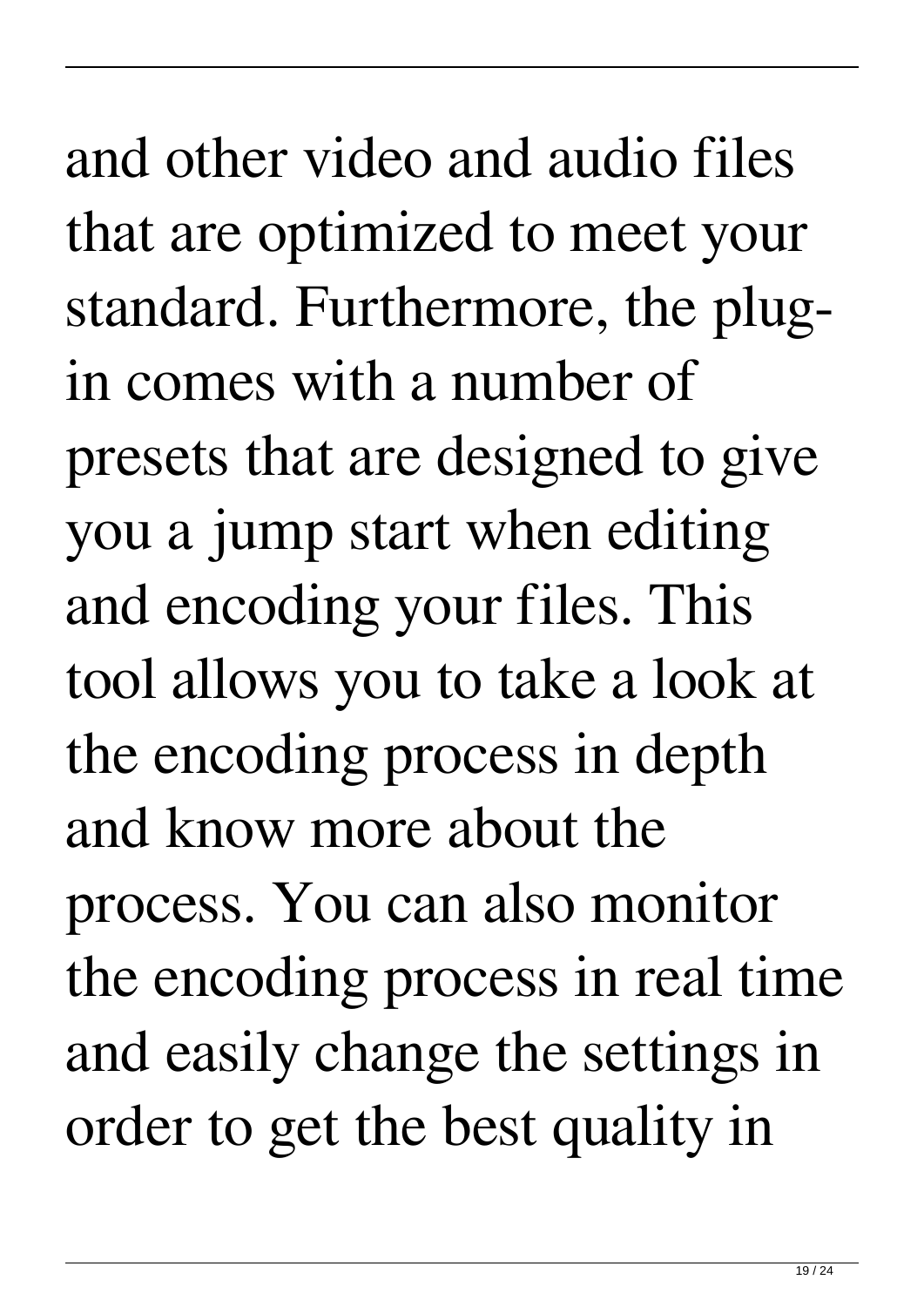video. So, when it comes to video editing with this plug-in, you will need only a few clicks to accomplish your tasks. It is the easiest way to compress, edit, convert, and create any media files, in one place. AMD Encoder Plug-in for Adobe Premiere Pro CS4 is a userfriendly tool that works as a smart encoder that allows you to convert and encode any types of files in a short time. AMD Encoder Plug-in for Adobe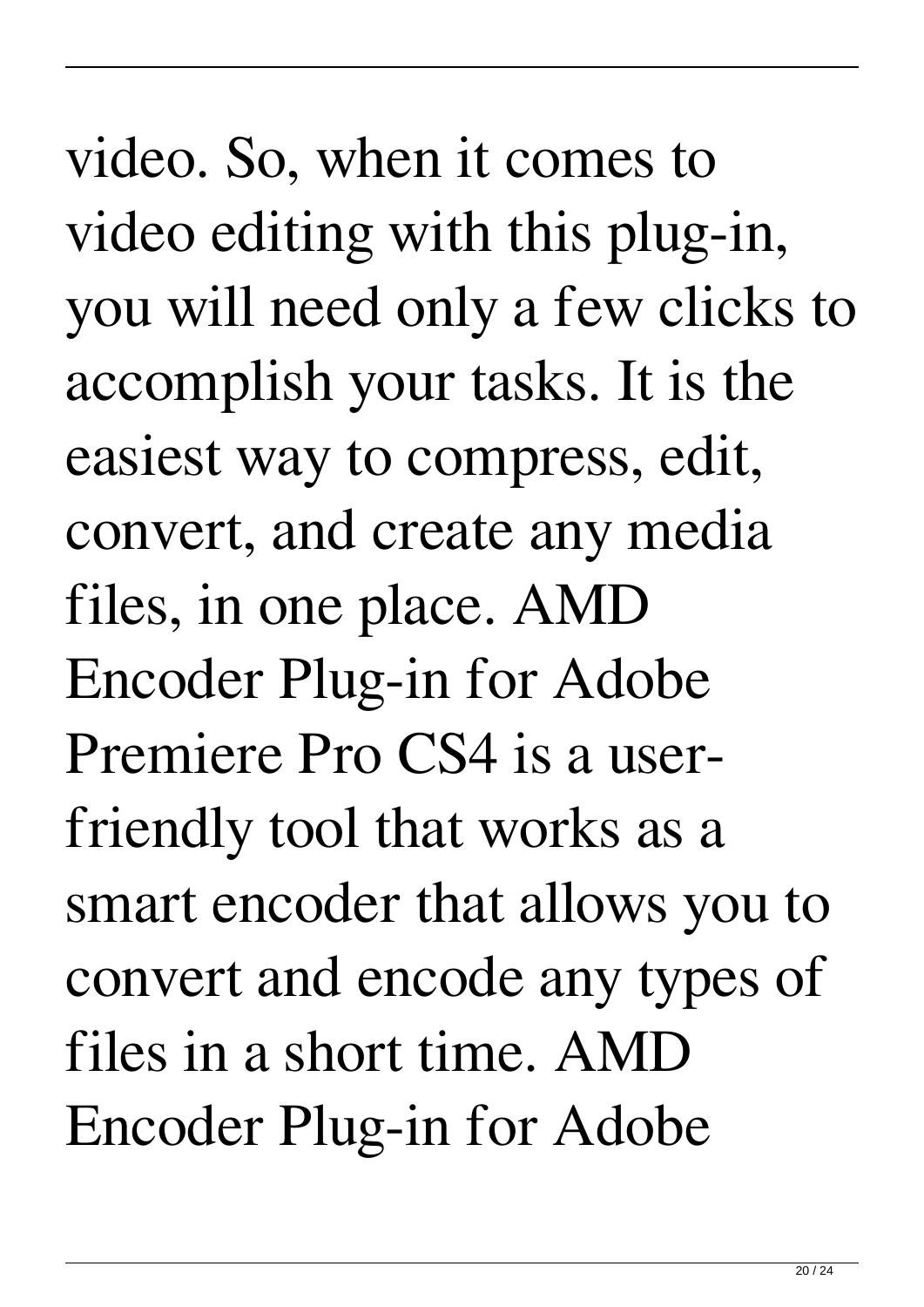Premiere Pro CS4 is an excellent addition to your workflow for creating and editing videos. Thus, you can convert or encode any type of media files, in a short time with this tool. AMD Encoder Plug-in for Adobe Premiere Pro CS4 is an outstanding MPEG encoder that supports AVI and QuickTime file formats. Thus, it allows you to convert and compress these media files in a quick and easy way. AMD Encoder Plug-in for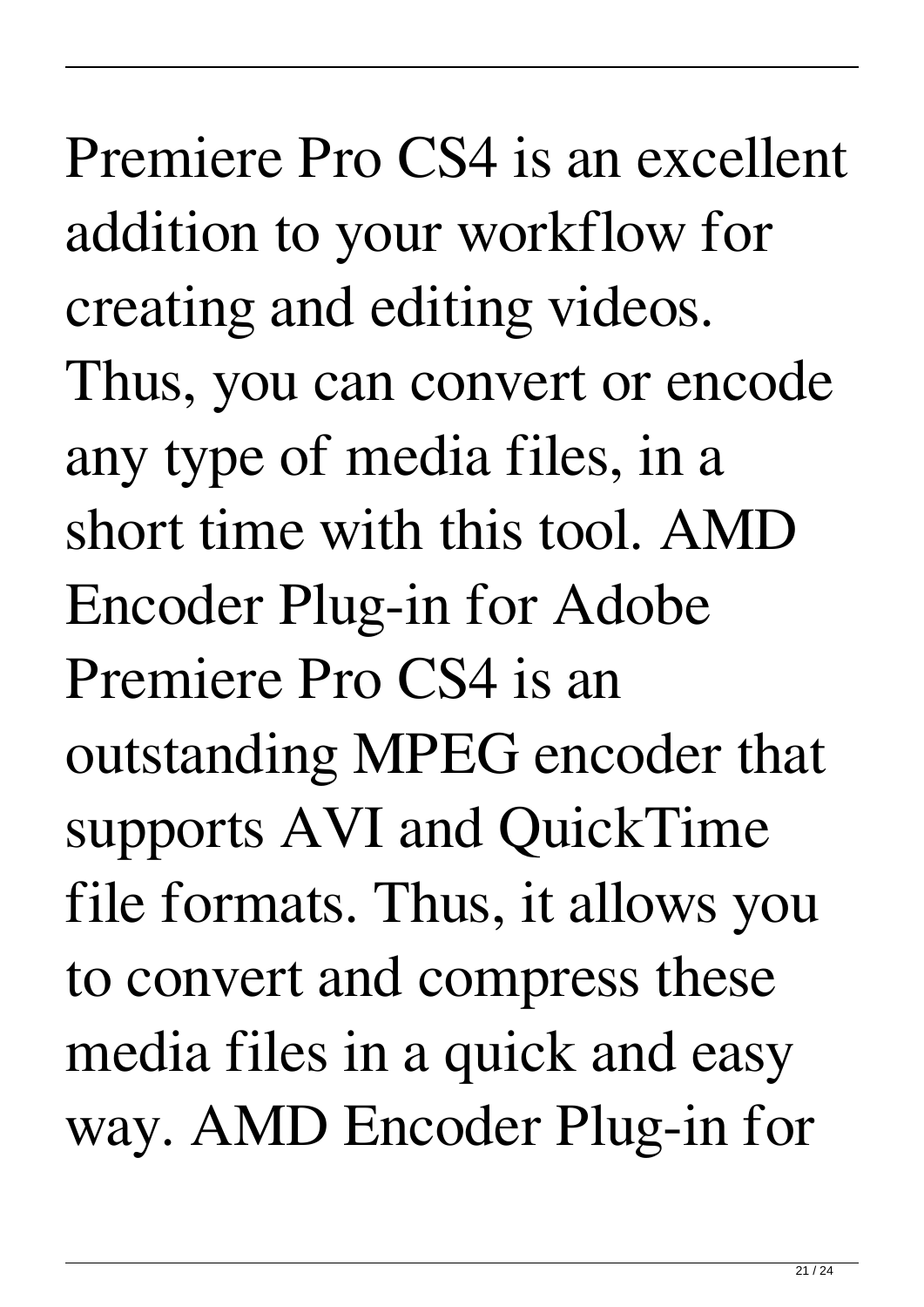Adobe Premiere Pro CS4 is a smart encoder that works well for converting and encoding any types of media files, in one place. So, you can easily create media files of any size in a short time. You can get high quality results by creating DVD-quality videos with the help of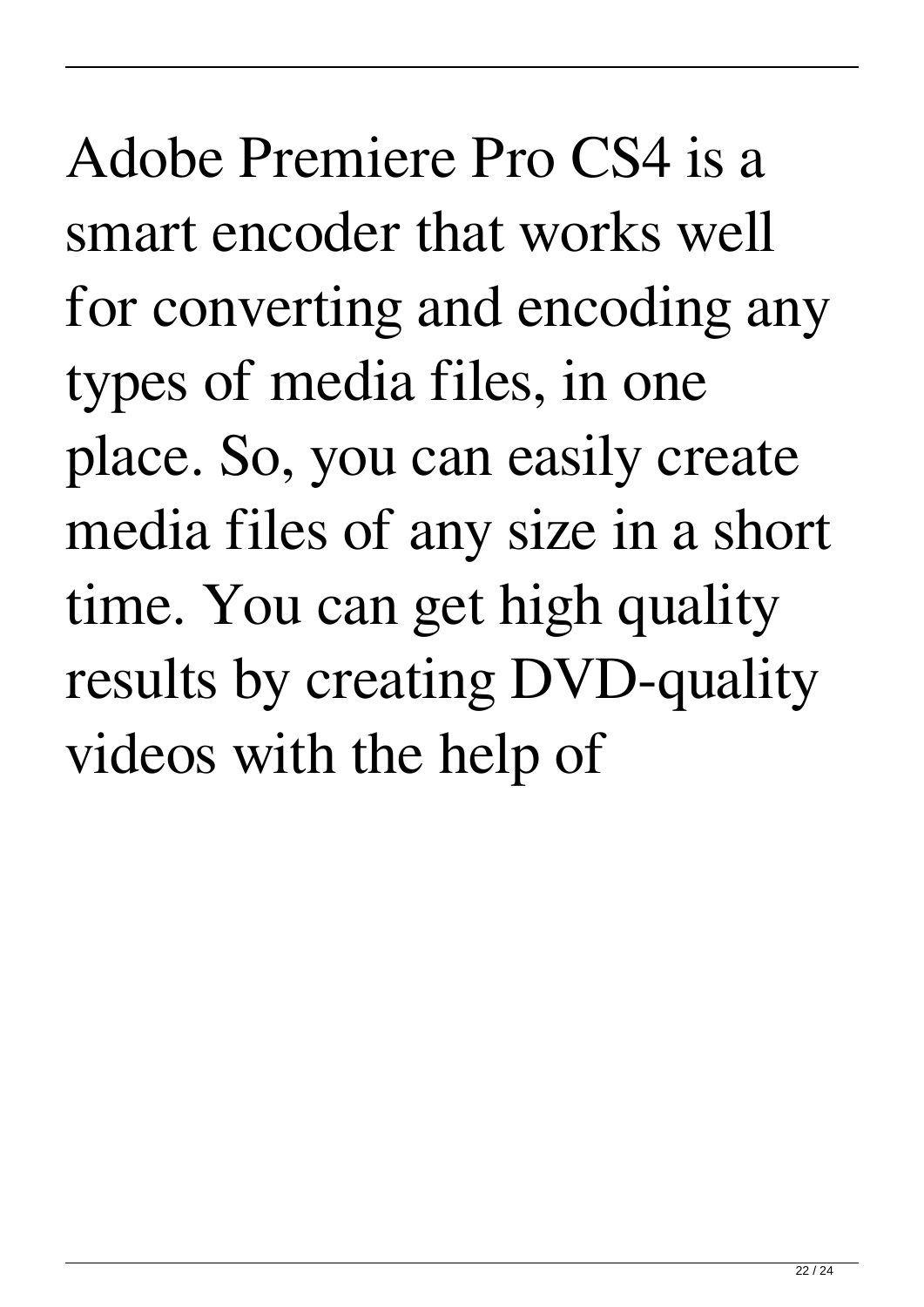**System Requirements For AMD Encoder Plug-in For Adobe Premiere Pro CS4:**

Windows OS: Windows XP or later, Mac OS X 10.6 or later. CPU: Dual core processor recommended Memory: 1 GB of RAM Graphics: OpenGL 2.0 compatible graphics card DirectX: Version 9.0 or later Storage: 6 GB available space Android OS: Android 2.1 or later CPU: ARMv7 or later Facebook Title: The Hobbit: Desolation of Smaug Platform: PC (DVD, Blu-